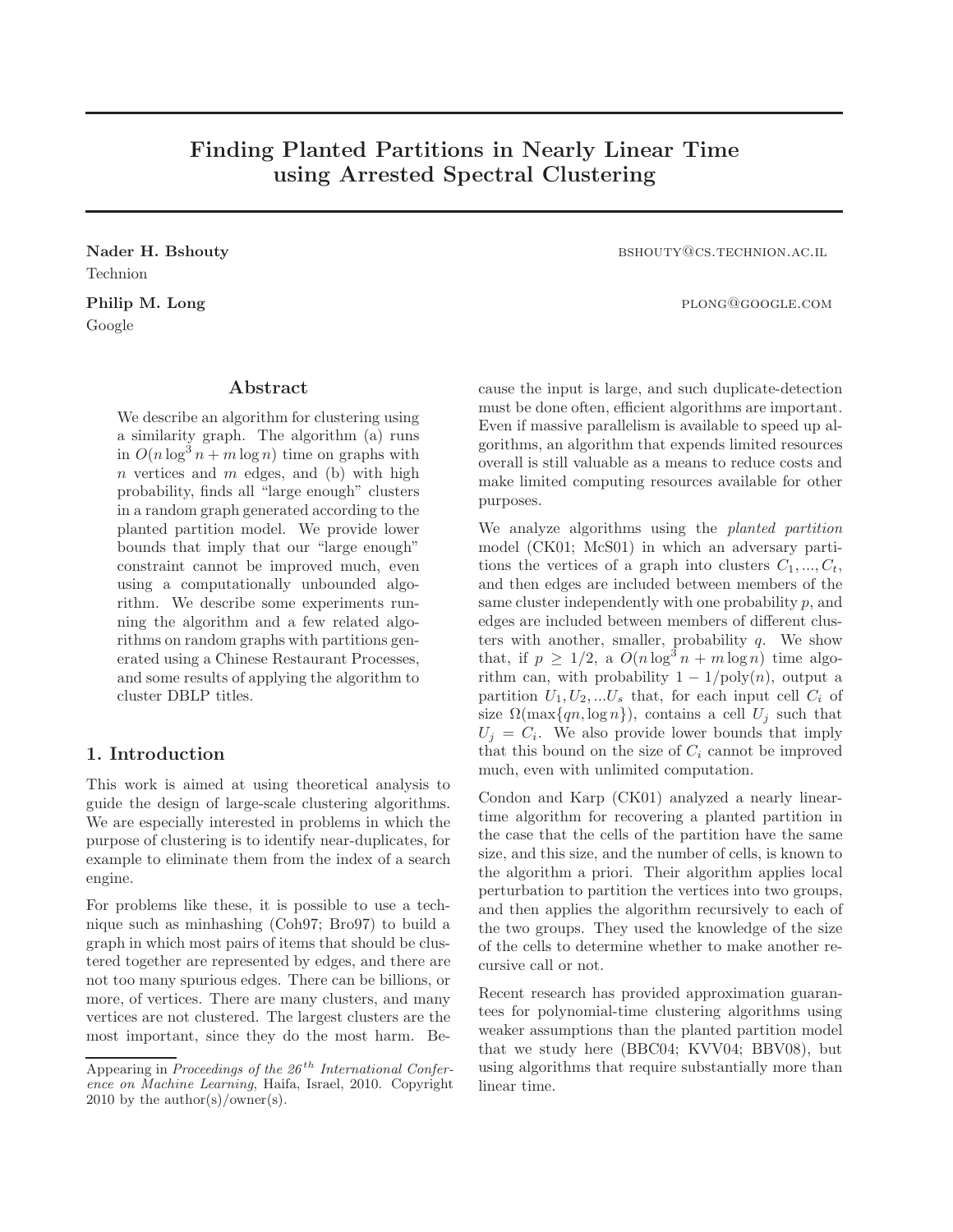McSherry (McS01) analyzed a spectral clustering algorithm using a model much like the embedded partition model studied here. The aim of this work was to obtain similar guarantees with a faster algorithm. A number of authors have proposed to approximate the spectrum of similarity matrices for applications like this by different sampling schemes (WS00; FKV04; DM05; KMT09). Achlioptas and Mc-Sherry (AM07) provided a theoretical analysis of the approximation capabilities of one such scheme. However the approximation is performed, however, when there are  $k$  clusters, the resulting spectral clustering algorithms appear to take  $\Omega(k^2)$  time. In contrast, the Subsquare algorithm takes time nearly linear in the number of edges, no matter how many clusters there are, which appears to make it more suitable for applications like near-duplicate detection. This is supported by some experiments – we tried out an algorithm obtained by using a sampling scheme like the one analyzed by Achlioptas and McSherry in concert with the spectral clustering algorithm proposed by Ng, Jordan and Weiss (NJW01).

Bansal, et al (BBC04), in Section 6 of their paper, described an algorithm based on neighborhood overlap, together with a sketch of an analysis in the case in which edges between members of the same cluster are included with probability 1. Gibson, et al (GKT05) described a somewhat complicated algorithm that starts by applying minhashing to vertex neighborhoods in an effort to quickly find vertices with similar neighborhoods.

The Subsquare algorithm proposed in this paper can be viewed as an approximation to more computational intensive spectral algorithms. Roughly, the spectral algorithms like to cluster together a pair  $(v, w)$  of vertices if a random walk from  $v$  is likely to land at  $w$ (von07). We show that, to obtain guarantees for the embedded partition model, it is sufficient to examine walks of length 2, or, in other words, to consider the extent to which neighborhoods of pairs of vertices overlap. However, simply squaring the adjacency matrix, even in combination with random sparsification as in  $(AM07)$ , appears not to work – if we sparsify sufficiently to achieve nearly linear time, then the neighborhoods of vertices in large clusters will not overlap enough to be detected. When deciding whether to cluster together two vertices, instead of considering the overlap between random subsamples of both of their neighborhoods, Subsquare checks how many members of a subsample of one vertex's neighbors are in the list of all of the other vertex's neighbors.

# 2. The Problem and Results

#### 2.1. Planted partition model

We will analyze algorithms using a slight variant of the planted partition model (JS98) (see also (CK01; BLCS87; McS01)).

Let  $G = G(V, E)$  be a random graph with the set of vertices  $V = \{v_1, \ldots, v_n\}$  and set of edges E that is built as follows:  $(1)$  Choose an integer t and arbitrary disjoint subsets  $C_1, \ldots, C_t \subset V$  where  $C_1 \cup C_2 \cup \cdots \cup$  $C_t = V$ ; (2) For every  $i \geq 1$  and every  $v, w \in C_i$  add the edge  $(v, w)$  to E with probability p; (3) For every  $1 \leq i < j \leq t, v \in C_i$  and  $w \in C_j$  add the edge  $(v, w)$ to  $E$  with probability  $q$ .

The choices of whether to add the edges are mutually independent. We call a random graph generated this way a  $(p, q)$ -clustered graph. The sets  $C_1, \ldots, C_t$  are called clusters. We can think of clusters of size 1 as unclustered vertices.

For any vertex v, let  $C(v)$  be the cluster containing v, let  $N(G, v)$  be the neighbors of v in G. We also will assume that  $p \geq 1/2$  (roughly, that a majority of good edges are present). Let  $m$  be the number of edges in the input graph, and  $n$  be the number of vertices.

### 2.2. The Algorithm

The algorithm Subsquare makes its clustering decisions based on sampling estimates of some edges of the square of the adjacency matrix of  $G$ . The algorithm has three parameters,  $c_0$ ,  $c_1$  and  $\delta$ , which will be determined in the analysis. Details are as follows:

#### 2.3. Main results

**Theorem 1** There are constants c,  $\delta_0$ ,  $m_0$  and  $n_0$ such that, for all  $p \in [1/2, 1], q \in [0, 1], m \geq m_0$ ,  $n \geq n_0$ , and  $0 < \delta \leq \delta_0$ , if G is a  $(p, q)$  clustered graph with clusters  $C_1, ..., C_t$ , then, with probability  $1 - \delta$ , Algorithm Subsquare, when run with  $c_0 = c/2$  and  $c_1 = c/2^5$ , outputs a partition  $U_1, ..., U_s$  of the vertices of G such that, for all cluster indices i such that

$$
|C_i| \ge c \max\{qn, \log(n/\delta)\}\tag{1}
$$

there is a output cluster index j such that  $C_i = U_j$ .

We will show that a constraint like (1) is necessary.

Note that if all  $C_i$  satisfy (1), then Subsquare is guaranteed to output the correct clustering with high probability.

Theorem 2 The expected running time of Subsquare is  $O(n(\log^2(n/\delta))(\log n) + m \log n)$ .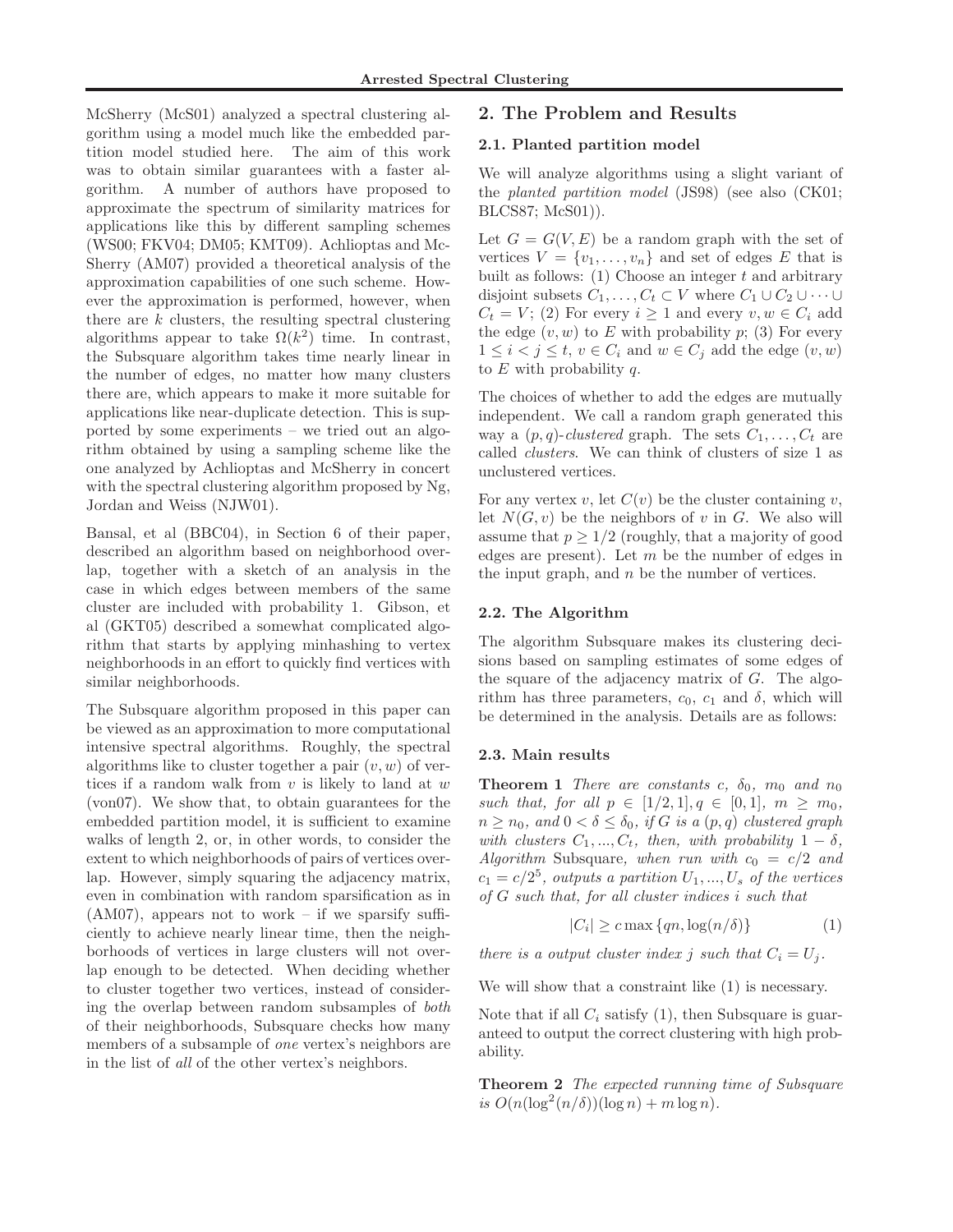- Choose a random bijection  $\pi: V \to \{1, ..., n\}$ to order the vertices.
- Make two passes over  $V$  in the order given by  $\pi$ , performing the following steps for each vertex v:
	- 1. If v has fewer than  $c_0 \log(n/\delta)$  neighbors, assign v to its own cluster and go to the next v.
	- 2. Let  $R_{temp}$  consist of the neighbors of v that have already been assigned to clusters.
	- 3. Form R by independently including each element of  $R_{temp}$  with probability  $\min\left\{\frac{c_0\log(n/\delta)}{|R_{\epsilon}|}\right\}$  $\frac{\log(n/\delta)}{|R_{temp}|}, 1\bigg\}.$
	- 4. Choose S by independently including each member of  $N(G, v)$  with probability  $\frac{c_0 \log(n/\delta)}{|N(G,v)|}$ .
	- 5. Initialize the set  $D$  of candidate clusters for  $v$  to  $\emptyset$ .
	- 6. For each  $w \in R$ , if
		- (a)  $|S \cap N(G, w)| \geq c_1 \log(n/\delta),$
		- (b)  $|N(G, w)| \geq c_0 \log(n/\delta)$ , and  $S_w$  obtained by sampling each  $u \in N(G, w)$ with probability  $\frac{c_0 \log(n/\delta)}{|N(G,w)|}$ satisfies  $|S_w \cap N(G, v)| \geq c_1 \log(n/\delta),$ add  $\hat{C}(w)$  (i.e., w's cluster) to  $\mathcal{D}$ .
	- 7. If  $\mathcal{D}$  is not empty, set  $\hat{C}(v)$  to  $\hat{C}(\operatorname{argmin}_{w' \in \bigcup_{C \in \mathcal{D}}}\pi(w'))$  and otherwise, start a new cluster consisting only of v.

Figure 1. Algorithm Subsquare.

## 3. The analysis

Our proof of Theorem 1 is broken up into a series of lemmas.

Throughout this analysis, we will follow the convention of using "w.h.p." as a shorthand for "with probability  $1 - \delta / \text{poly}(n)$ ". As we will see, polynomially many events will be bounded with this probability, so that, with probability at least  $1 - \delta$ , all of them hold. We will show that, for any polynomial in this confidence bound, some values of the constants in our analysis will work.

Definition 3 Refer to the comparisons performed for a particular value of w in Step 6 of Subsquare as an edge test. Say that the test succeeds if  $C(v) = C(w)$ 

and v is put into D, or if  $C(v) \neq C(w)$  and v is not put into D.

Note that, to put  $\hat{C}(w)$  into  $\mathcal{D}$ , Subsquare requires both that  $|S \cap N(G, w)| \geq c_1 \log(n/\delta)$  and that  $|S_w \cap N(G, w)|$  $N(G, v)| \geq c_1 \log(n/\delta).$ 

**Lemma 4** W.h.p., for any vertex v whose cluster  $C(v)$  satisfies (1), at least half of v's neighbors are in  $C(v)$ .

Proof: Since edges between vertices from distinct clusters are included with probability  $q$ , we have  $E(|N(G, v) - C(v)|) \leq qn \leq |C(v)|/16$ , by (1), as long as  $c \ge 16$ . But, since  $|C(v)| \ge c \log(n/\delta)$ , the standard Chernoff bound (see Theorem 4.3 of (MR95)) implies that, w.h.p.,  $|N(G, v) - C(v)| \leq |C(v)|/8$ . On the other hand, since  $p \geq 1/2$ , we have  $E(|N(G, v) \cap$  $C(v)$ ) >  $(|C(v)| - 1)/2$ , and, since  $|C(v)| > c \log n$ , this implies that, w.h.p.,  $|N(G, v) \cap C(v)| \geq (|C(v)| 1)/4 \geq |C(v)|/8.$ 

**Lemma 5** For a pair  $\{v, w\}$  of vertices, if  $C(v)$  =  $C(w)$ , and the cluster satisfies (1), and an edge test is conducted for v and w, then, w.h.p., this edge test succeeds.

Proof: First, we have that, w.h.p.,

$$
|S \cap C(v)| \ge (c_0/4) \log(n/\delta)
$$
 (2)

since Lemma 4 implies that w.h.p.,  $|N(G, v) \cap C(v)| \ge$  $|N(G, v)|/2$ , which in turn implies  $E(|S \cap C(v)|) \ge$  $\left(\frac{c_0 \log(n/\delta)}{|N(G,v)|}\right)$  $\frac{\log(n/\delta)}{|N(G,v)|}(|N(G,v)|/2)$ , from which (2) follows by a Chernoff bound.

Now, conditioned on a fixed value of S, which depends only on the random neighbors of  $v$  and the randomization of the algorithm, the events that the members of  $S \cap C(v)$  are neighbors of w are independent. Given (2), we have

$$
E(|S \cap N(G, w)|) \ge E(|S \cap C(v) \cap N(G, w)|)
$$
  
\n
$$
\ge |S \cap C(v)|/2
$$

since  $p > 1/2$ . Thus, a Chernoff bound implies that, w.h.p.  $|S \cap N(G, w)| \geq c_1 \log(n/\delta)$ .

Arguing analogously, we get that, w.h.p.  $|S_w \cap$  $N(G, v)| \geq c_1 \log(n/\delta)$ , and therefore the lemma holds. **The State** 

**Lemma 6** For any pair  $\{v, w\}$  of vertices, if  $C(v)$  satisfies (1), and an edge test is conducted between v and w, and  $C(v) \neq C(w)$ , then w.h.p. the edge test is successful.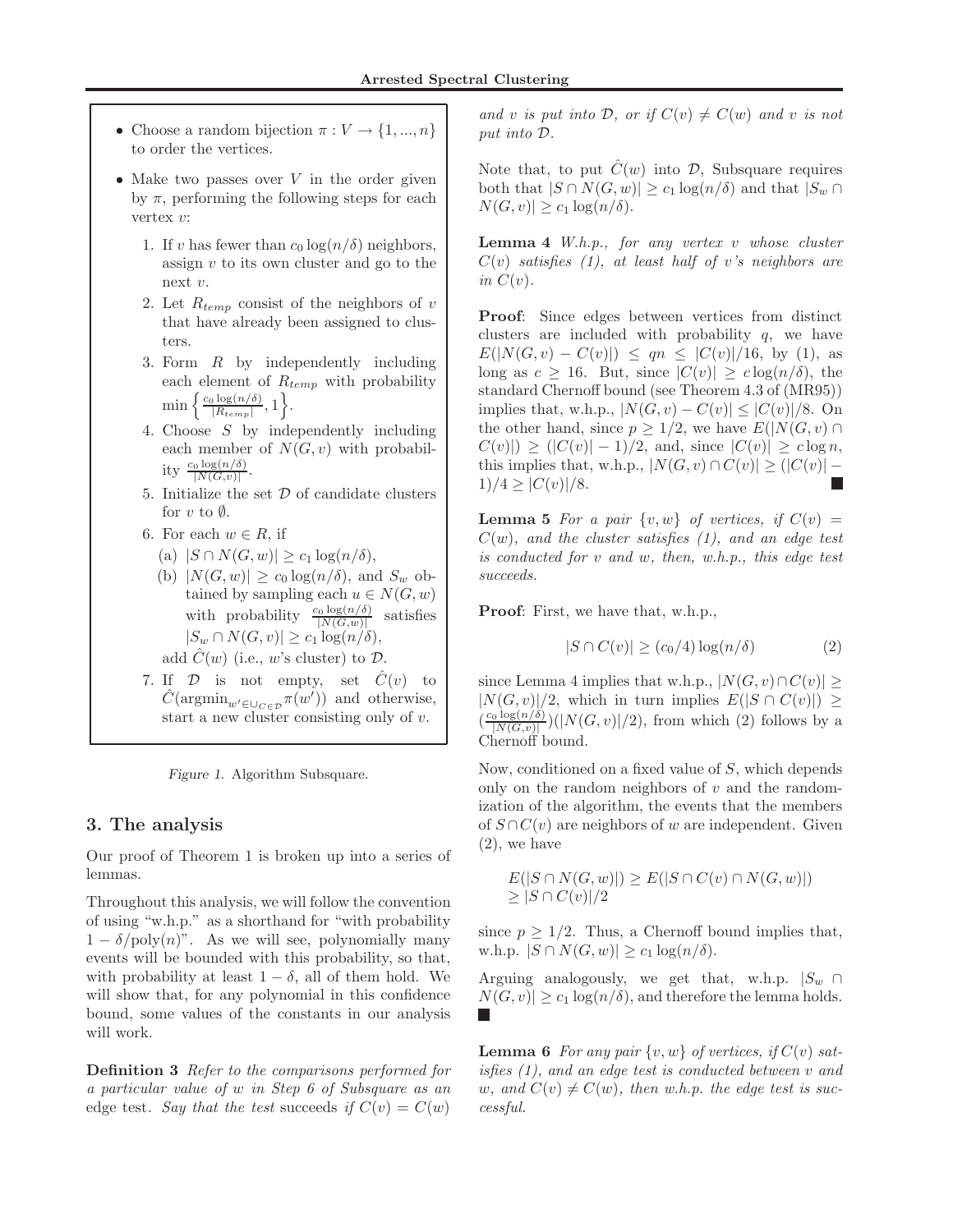Proof: Because the edge test is symmetrical, we may assume without loss of generality that it takes place during v's turn. Thus, it suffices to show that, w.h.p.,  $S \cap N(G, w) < c_1 \log(n/\delta).$ 

For each u, let  $X_u$  be the random variable that indicates whether  $u \in N(G, v) \cap N(G, w)$ . Suppose that  ${Y_u : u \in V}$  are  ${0,1}$ -valued random variables such that  $Pr(Y_u = 1) = min \left\{ \frac{c_0 \log(n/\delta)}{|N(G,v)|} \right\}$  $\left\{\frac{\log(n/\delta)}{|N(G,v)|},1\right\}$  for all u, and that are mutually independent. We can think of the variables  $Y_u$  as an extension of all of V of the random variables that were used to decide whether to include each member of  $N(G, v)$  in S.

We claim that w.h.p.,

$$
\sum_{u \in N(G,v)} Y_u \ge (c_0/2) \log(n/\delta). \tag{3}
$$

If  $|N(G, v)| \leq c_0 \log(n/\delta)$ , this is because in this case  $Pr(Y_u = 1) = 1$  for all u, and therefore  $\sum_{u \in N(G,v)} Y_u = |N(G,v)|$ . Otherwise, it follows from a Chernoff bound, together with the fact that

$$
\mathbf{E}\left(\sum_{u \in N(G,v)} Y_u\right) \ge c_0 \log(n/\delta).
$$

Since S is a subset of the vertices for which  $Y_u = 1$ , we have that  $|S \cap N(G,w)| \leq \sum_{u \in V - \{v,w\}} X_u Y_u$ .

Note that, though  $\{X_uY_u : u \in V - \{v, w\}\}\$  might not be independent, after we condition the values of  $\{X_u : u \in V - \{v, w\}\}\,$  then they are. We will first obtain a high probability bound on  $\sum_{u} X_u$ , and then use it to get a bound on  $\sum_{u} X_u Y_u$  that holds with high probability.

For each  $u \in V - \{v, w\}$ , either  $u \notin C(v)$  or  $u \notin$  $C(w)$ , so  $Pr(u \in N(G, v) \cap N(G, w)) \leq pq$ . Thus  $\mathbf{E}(\sum_{u} X_u) \leq pqn \leq qn \leq |C(v)|/2^9$  by (1), so long as  $c \geq 2^9$ . Note that each  $X_u$  is determined solely by the random generation of the graph, thus the various  $X_u$  variables are mutually independent. Applying a Chernoff bound, w.h.p.,  $\sum_{u} X_u \leq |C(v)|/2^8$ . Since  $p \le 1/2$ , w.h.p.,  $|N(G, v)| \ge |C(v)|/4$ , so

$$
\sum_{u} X_u \le |N(G, v)|/2^6. \tag{4}
$$

Since for each u,  $Pr(Y_u = 1) \leq \frac{c_0 \log(n/\delta)}{|N(G,v)|}$  $\frac{0}{|N(G,v)|}$ , we have that, conditioned on the event that (4) holds,  $\mathbf{E}(\sum_{u} X_{u} Y_{u}) \leq (c_0/2^5) \log(n/\delta) \leq (c_1/2) \log(n/\delta).$ Applying another Chernoff bound together with the fact that the  $Y_u$ 's are independent completes the proof. **Lemma 7** For any C that satisfies (1) for all  $v \in C$ and all vertices w, with high probability, if  $\ddot{C}(v) =$  $C(w)$  then  $C(v) = C(w)$ .

Proof: This follows from induction using Lemma 6.

Definition 8 The first member of a cluster C encountered by Subsquare is called the head of C.

Lemma 9 During the first pass through the vertices, for any C that satisfies  $(1)$ , for any vertex v with an edge to the head  $v_C$  of C, w.h.p.,  $\hat{C}(v) = \hat{C}(v_C)$ .

**Proof:** The proof is by induction on  $\pi(v)$ .

If  $|R_{temp}| \leq c_0 \log(n/\delta)$ , then  $v_C \in R$  and the lemma follows from Lemma 5.

Suppose  $|R_{temp}| > c_0 \log(n/\delta)$ . Since  $p \geq 1/2$ , w.h.p.,  $|R_{temp} \cap N(G, v_C)| > |R_{temp}|/4$ . Thus,  $E(|R \cap$  $N(G, v_C)| \ge (c_0/4) \log(n/\delta)$ , and, therefore, w.h.p.  $|R \cap N(G, v_C)| \neq \emptyset$ , and the lemma follows from Lemma 5 together with the inductive hypothesis, together with the fact that Subsquare assigns  $v$  to the cluster in  $D$  with the least head node.

Lemma 10 During the second pass through the vertices, for any C that satisfies (1), for any  $v \in C$ ,  $C(v) = C(v_C).$ 

**Proof:** Since  $p \geq 1/2$ ,  $\mathbf{E}(|N(G,v) \cap N(G,v_C)|) \geq$  $|N(G, v)|/2$ . During the second pass,  $R_{temp}$  $N(G, v)$ , thus, w.h.p.,  $|R \cap N(G, v_C)| \neq \emptyset$ . By Lemma 9, though, for any  $w \in N(G, v_C)$ , after the first pass, w.h.p.,  $C(w) = C(v_C)$ . So, w.h.p., some w with  $\hat{C}(w) = \hat{C}(v_C)$  will be in R. The lemma then follows from Lemma 5.

Now that we have finished the proof of Theorem 1, we now turn to Theorem 2, the analysis of the running time.

**Proof of Theorem 2:** In  $O(m \log n)$  time, Subsquare can create a data structure that will enable it to test membership in  $N(G, v)$  for any vertex v in  $O(\log n)$ time. This can be done by creating a balanced binary tree for each vertex  $v$  with the neighbors of  $v$  on the leaves. These "neighbor trees" can be found if there is a higher-level balanced binary tree that has a pointer to a neighbor tree for each vertex  $v$  at each leaf.

We can then see that, for each vertex, at most  $O(\log(n/\delta))$  candidate clusters are examined, and each candidate requires neighbor lookups for  $O(\log(n/\delta))$ neighbors, each requiring  $O(\log n)$  time. П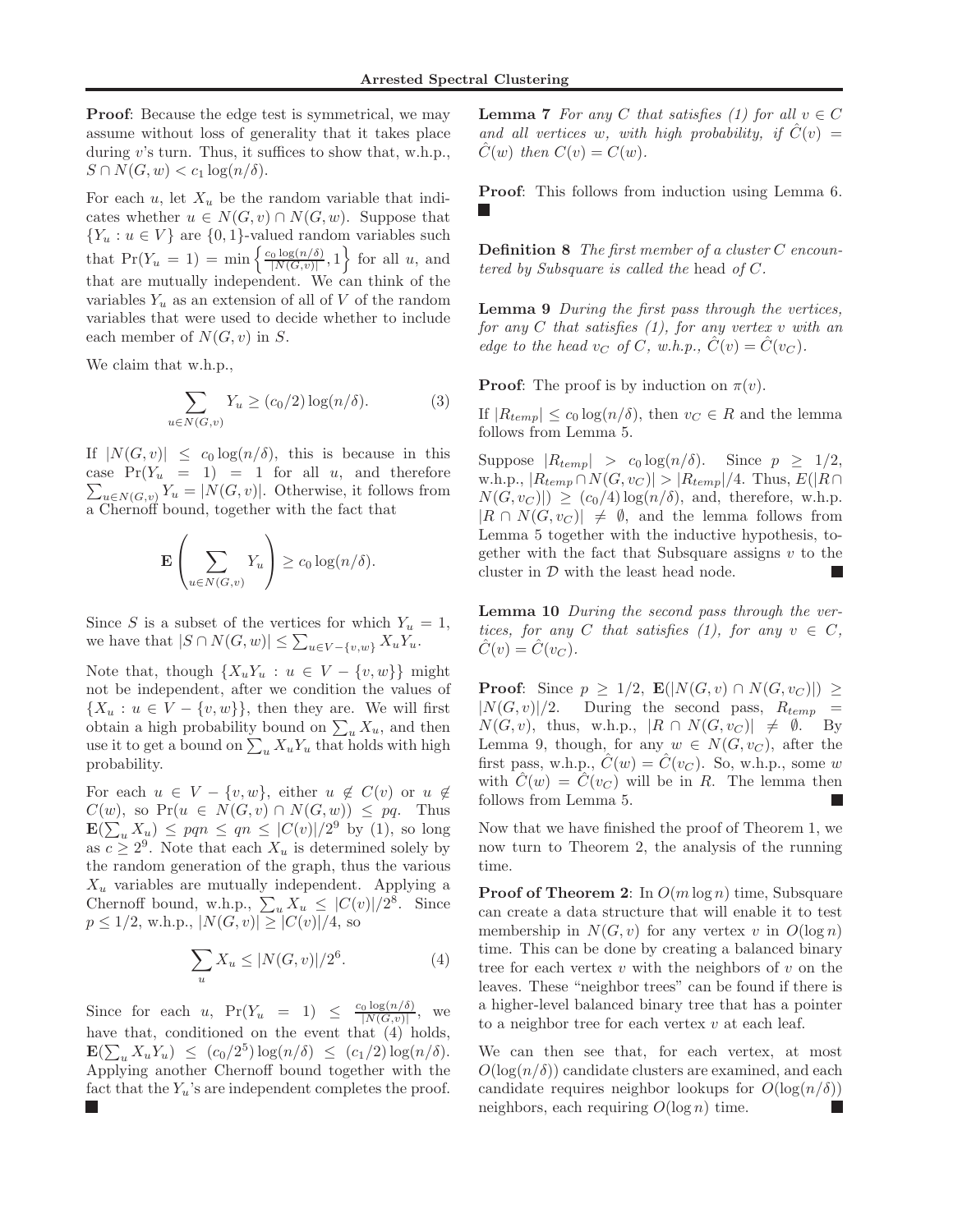## 4. Lower bounds

**Theorem 11** For any function  $\psi$  such that  $\psi(n) =$  $o(log(n))$ , there is no algorithm A with the following property:

There are constants c,  $m_0$  and  $n_0$  such that, for all  $p \in [1/2, 1], q \in [0, 1], m \geq m_0$ , and  $n \geq n_0$ , if G is a  $(p,q)$  clustered graph with clusters  $C_1, ..., C_t$ , then, with probability  $1/8$ , Algorithm A, outputs a partition  $U_1, ..., U_s$  of the vertices of G such that, for all cluster indices i such that  $|C_i| \geq c \max\{qn, \psi(n)\}\)$  there is a output cluster index j such that  $C_i = U_i$ .

**Proof Sketch:** Suppose  $p = 1/2$  and  $q = 0$ . Let  $t = n/(c\psi(n)).$ 

We will show that, for a randomly chosen partition  $C_1, ..., C_t$ , Algorithm A fails with probability at least 1/8, which will imply the existence of a partition  $C_1, ..., C_t$  with this property. Suppose that the random partition over the vertices  $v_1, ..., v_n$  is chosen by assigning  $v_i$  to  $C_i$  for  $i \leq t$ , and, for  $i > t$ , assigning each vertex independently to a random cluster. Let  $\mathcal C$ be this clustering.

Suppose further that, if any vertex  $v \notin \{v_1, ..., v_t\}$ (i.e., whose cluster assignment was chosen randomly) is not incident on any edges, then Algorithm A is given the cluster assignments of all vertices other than  $v$ . A lower bound given this assumption implies a lower bound for the original clustering problem, since A has the option to ignore the additional information.

If  $C' = (C'_1, ..., C'_t)$  consists of the cluster assignments to vertices other than v, we have  $Pr(C(v) = j|G)$  =  $Pr(C(v) = j | N(G, v), C').$ 

Further, applying Bayes' rule, it is possible to show that  $Pr(C(v) = j | N(G, v) = \emptyset, C') = \frac{2^{-|C'_j|}}{t Pr(N(G, v))}$  $\frac{2}{t \Pr(N(G,v)=\emptyset|\mathcal{C}')}$ 

Thus, given that  $N(G, v) = \emptyset$ , together with the knowledge of the cluster assignments other than  $v$ , a Bayes optimal algorithm chooses arbitrarily from among the clusters of smallest size, and, if  $n_i = |C'_i|$ , then the probability that the Bayes optimal algorithm makes an error on v is  $1 - \frac{\max_j 2^{-n_j}}{\sum_{j=0}^{t} a_j^{-n_j}}$  $\frac{\max_{j} 2^{-j}}{\sum_{j=1}^{t} 2^{-n_j}}.$ 

We claim that, for large enough  $n$ , with probability  $1/2$ , the cluster assignments to vertices other than v leave at least two clusters with one member each. Let each  $B_1, ..., B_t$  be an indicator variable for whether the corresponding cluster in  $C_1, ..., C_t$  has more than one member.  $B_1, ..., B_t$  are negatively associated in the sense of (JP83) (see (DR98)). For each i,  $\mathbf{E}(B_i)$  =  $(1 - 1/t)^{n-t-1}$ . Since negatively associated random variables obey Chernoff bounds (see (DR98)), we have

$$
\Pr(\sum_{i} B_{i} \le 2) \le \exp(-(t/8)(1 - 1/t)^{n-t-1})
$$

$$
= \exp\left(-n\frac{(1 - 1/t)^{n-t-1}}{c\psi(n)}\right)
$$

$$
= \exp(-n\exp(-\Theta(\psi(n)))) = \exp(-n^{1-o(1)}).
$$

Thus, for large enough  $n$ , with probability at least  $1/2$ , we have that, for distinct i and j,  $n_i = n_j = 1$ , and thus the conditional probability that A makes a mistake, given that  $N(G, v) = \emptyset$ , is at least 1 –  $\frac{1}{2+\sum_{i=3}^t 2^{-n_i}} \geq 1/2.$ 

Now let us compute a lower bound on the probability that any vertex is disconnected. At least  $t/2$  of the clusters have at most  $2n/t$  elements. Let us call these clusters light. Let us lower bound the probability of an isolated vertex by the probability of an isolated vertex in a light cluster. For some such cluster, let  $\ell$ be the number of elements in the cluster. Any individual vertex in the cluster is disconnected from the rest with probability  $2^{-\ell}$ , so the probability that the cluster is not connected is at least this large. Since the edges in different clusters are chosen independently, the probability that any light cluster is disconnected is therefore at least  $1 - (1 - 2^{-2n/t})^{t/2}$  which is at least  $1 - \exp(-(t/2)2^{-2n/t})$ . Now,

$$
\lim_{n \to \infty} \frac{t}{2} 2^{-2n/t} = \lim_{n \to \infty} \frac{n}{2\psi(n)} 2^{-2c\psi(n)}
$$

$$
= \lim_{n \to \infty} \exp(\ln n - o(\ln n)) = \infty.
$$

Thus, for large enough  $n$ , the probability that some cluster is disconnected is at least  $1/2$ , so that the probability of error is at least 1/8.

**Theorem 12** For any function  $\psi$  such that  $\psi(n)$  =  $o(n)$ , there is no algorithm A with the following property:

There are constants c,  $m_0$  and  $n_0$  such that, for all  $p \in [1/2, 1], q \in [0, 1], m \geq m_0$ , and  $n \geq n_0$ , if G is a  $(p, q)$  clustered graph with clusters  $C_1, ..., C_t$ , then, with probability 3/4, Algorithm A, outputs a partition  $U_1, ..., U_s$  of the vertices of G such that, for all cluster indices i such that  $|C_i| \geq c \max\{q\psi(n), \log n\}$ there is a output cluster index j such that  $C_i = U_j$ .

**Proof:** Let  $t = \lfloor \frac{n}{\psi(n)} \rfloor$  and  $p = q = 1/2$ . Note that, since  $\psi(n) = o(n)$ , if *n* is large enough,  $t \geq 2$ .

Suppose  $C = (C_1, C_2, ..., C_t)$  is obtained by picking an arbitrary vertex  $v$ , randomly partitioning the remain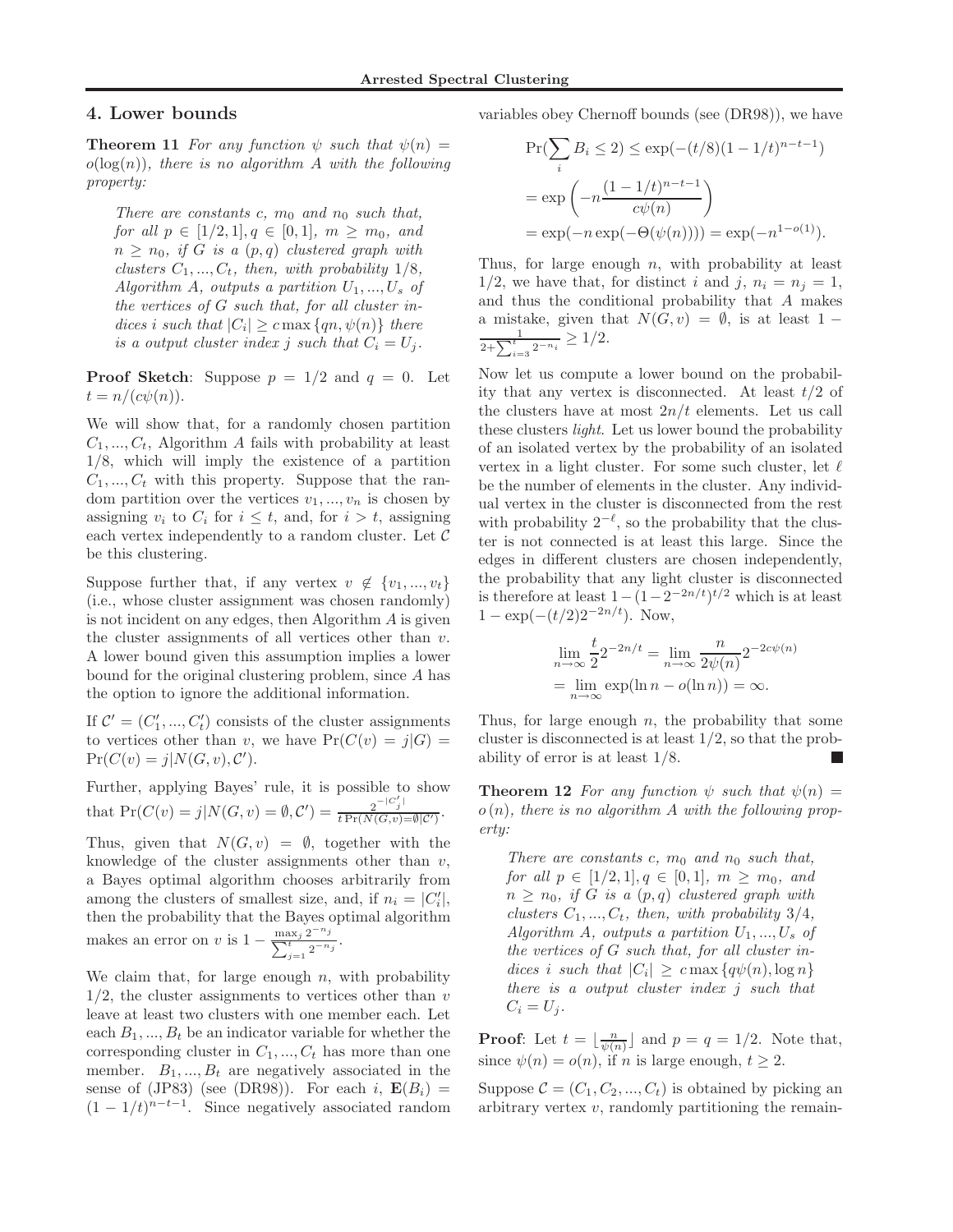ing vertices into equal-sized clusters, and then randomly assigning v to one of those clusters.

Since the edge probabilities are unaffected by the cluster assignments, and algorithm A that makes random cluster assignments is Bayes optimal, and therefore its probability of error is at least  $1-1/t \geq 1/2$ . Since this is true on average for a randomly chosen clustering  $\mathcal{C}$ , there exists a clustering  $\mathcal C$  such that A has probability  $1/2$  of making an error for  $\mathcal{C}$ .

# 5. Experiments

#### 5.1. Modifications to Subsquare

We performed our experiments with a slightly modified version of Subsquare.

First, instead of independently randomly putting each vertex in R with probability  $\frac{c_0 \log(n/\delta)}{|R_{temp}|}$ , the modified algorithm sets  $R$  to be a random subset of size at most  $c_0 \log(N/\delta)$ , and it chooses S similarly.

Second, in Step 6 of Figure 1, instead of requiring that w has  $c_0 \log(N/\delta)$  neighbors, the revised algorithm estimates the probability that a random neighbor of  $w$  is also a neighbor of  $v$  dividing the number of neighbors of w found in v's adjacency list by one more than the number of neighbors tried.

Third, when computing the above statistics, the counts for neighbors  $w$  of  $v$  that have been assigned to the same cluster  $C(w)$  are consolidated, so that the algorithm computes an overall estimate  $\hat{p}(C, v)$  of the probability that a random neighbor of  $v$  is in an adjacency list of a random vertex that has been assigned to cluster  $C$ . Vertex  $v$  is then assigned to the cluster, from among those for which  $\hat{p}(C, v) \geq \theta$ , which contained the most of the neighbors w that were examined during v's turn.

#### 5.2. Other Algorithms

The first, inspired by the analysis of Achlioptas and McSherry (AM07), randomly samples edges with probability p, and then applies the spectral clustering algorithm of Ng, Jordan and Weiss (NJW01). The NJW algorithm requires the user to specify the number  $k$ of clusters. We computed the top eigenvectors using the iterative block power method (Str86) which has the number of iterations as an adjustable parameter. The NJW algorithm also calls for the application of k-means, which also has a variable number of iterations. We experimented with various settings of these parameters, as described below.

The second is an algorithm that performs minhash-

ing (Coh97; Bro97), and forms a cluster from each bucket. This can be equivalently described as an algorithm that processes the vertices in random order, and, if a vertex  $v$  has not been assigned a cluster when it was encountered, a new cluster is formed with  $v$  and its unclustered neighbors.

The third is version 9.308 of MCL (vD00; EVDO02). The key parameter for MCL, which trades between precision and recall, is called "expansion". We found that, on this data, the default value of 2 optimized excessively for precision, so we tried 1.5, 2, and 3 which roughly covered the range of values suggested on the MCL website. To save space, we report only on the best result, for 1.5, below (the other results are significantly worse). While Subsquare and the minhash algorithm were coded in python in the most straightforward way, the MCL implementation is optimized C code.

### 5.3. Chinese Restaurant Process Data

To get large-scale data with known cluster assignments and some variety in cluster sizes, we generated data by first partitioning the vertices using a Chinese restaurant process (Pit95; Teh10) with  $\alpha =$ 1 and  $\theta = -20/n$ . This tends to generate clusters of sizes roughly on the order of 20 vertices, which is similar to the most challenging applications targeted in this work. We generated graphs with  $n = 10000, 20000, 50000, 100000$  vertices. We included edges between vertices in the same cell with probability 1/2, and then added random edges until the number of such "noisy" edges was equal to the number of "clean" edges. For each such dataset we ran Subsquare and the minhash algorithm 10 times, and averaged the precision and recall obtained. (When computing precision and recall, we interpret a clustering as a series of predictions of whether each pair of vertices are in the same cluster.) We also recorded the time taken by each algorithm. We stopped the MCL algorithm after it ran for 1000 minutes on the two larger datasets.

We ran Subsquare with  $\delta$  and  $c_1$  chosen so that  $c_1 \log(n/\delta) = 100$ , and with the threshold  $\theta$  described in Section 5.1 chosen to be 0.05.

Results are as follows (time is in minutes):

| $\boldsymbol{n}$ | Minhash |      | Subsquare |      | MCL   |      |
|------------------|---------|------|-----------|------|-------|------|
|                  | time    |      | time      |      | time  | F    |
| 10000            |         | 0.24 | 2         | 0.97 | 47    | 0.96 |
| 20000            |         | 0.24 |           | 0.98 | 175   | 0.97 |
| 50000            |         | 0.24 | 13        | 0.99 | >1000 |      |
| 100000           | ച       | 0.24 | 28        | 0.99 | >1000 |      |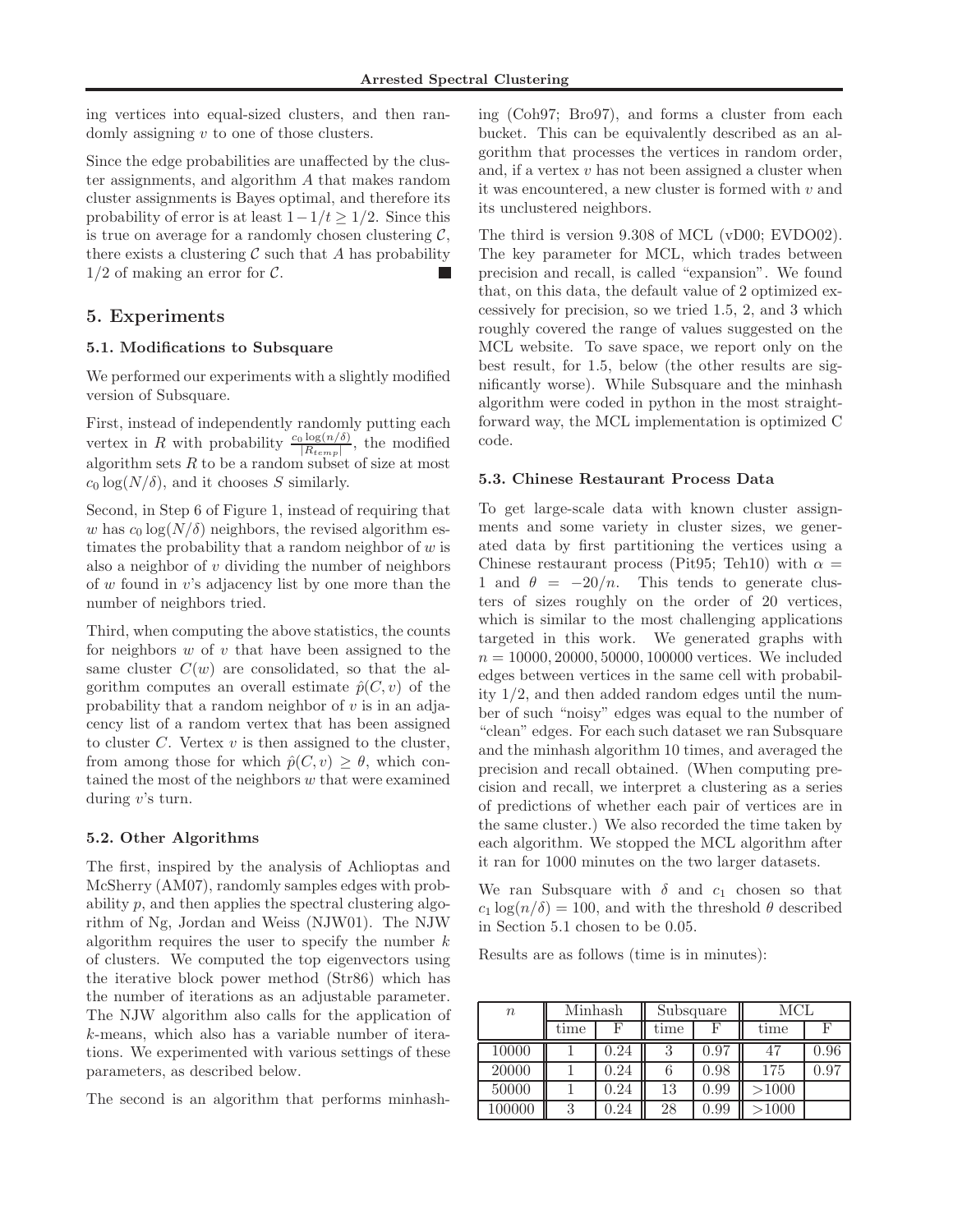The time required by Subsquare is seen to scale linearly with the number of vertices. Subsquare achieves better accuracy than MCL while requiring an order of magnitude less time. The time required by MCL appears to be scaling superlinearly.

For the sampling spectral algorithm, we tried (a) sampling each edge with various probabilities  $p: 0.05, 0.1$ , 0.2; (b) setting the number of clusters to various values s: 100, 200, 500 (since the expected size of each cluster is 20 the true number is approximately 500); (c) running the block power method for various numbers of iterations  $I_{pow}$ : 10, 25, and 100; (d) running k-means for various numbers of iterations  $I_k$ : 2, 5, and 10. We tried all 81 combinations of these parameters on the  $n = 10000$  dataset. After eliminating the combinations that required more than 1000 minutes to run, the five combinations of parameters with the best values of the F-score are shown, along with the Subsquare result.

| р         | S   | pow | $I_k$ | time | F-score |
|-----------|-----|-----|-------|------|---------|
| 0.2       | 200 | 25  | 10    | 503  | 0.59    |
| 0.2       | 200 | 10  | 10    | 231  | 0.55    |
| 0.2       | 200 | 10  | 5     | 212  | 0.53    |
| 0.2       | 200 | 25  | 5     | 466  | 0.52    |
| 0.2       | 100 | 100 | 10    | 920  | 0.40    |
| Subsquare |     |     |       | 3    | 0.97    |

#### 5.4. Bi-holdout experiments

To evaluate algorithms on the DBLP data, we used a single training-test split variant of bi-cross-validation (Gab02; OP09), which might be called a bi-holdout experiment. For graph-based clustering, the most natural application of bi-cross-validation appears to be to repeatedly apply the following steps: (a) Randomly split the vertices into training vertices U and test vertices W; (b) Run each algorithm on the subgraph induced by  $U$ , called the "training graph"; (c) For each test vertex  $w \in W$ , determine the cluster assignment of w by using the assignment made to a random neighbor of w in U. (The edges of the graph consisting only of edges with one vertex in  $W$  and one vertex in  $U$ , which might be called the "bridge graph", are used for this.); (d) For each pair of vertices in  $W$ , predict that there is an edge between them if and only if they are assigned to the same cluster in the preceding step; (e) Compare the predictions with the actual presence of absence of edges between vertices in  $W$  (these edges constitute the "test graph"). We only used a single training-test split because our graphs are large. A fraction 1/10 of the vertices were placed in the test graph.

We first used the bi-holdout estimate to compare the

algorithms on the synthetic data described above. We applied both Subsquare and the minhash algorithm to the graph in the n=100000 case, and compared the results using this protocol. The Subsquare algorithm achieved an F-score of 0.136, where the minhash algorithm obtained 0.046. While Subsquare still performs better, the edge-prediction accuracy obtained is much smaller than the cluster-membership accuracy that was measured earlier. This is not surprising, in light of the fact that there are three chances for a correct determination that two vertices  $u$  and  $v$  in the test graph should be clustered together to fail to be recognized by this protocol: (1) the edge between  $u$  and  $v$ may be missing from the graph, (2) a spurious edge from  $u$  to the training graph may be chosen, and  $(3)$ a spurious edge from  $v$  to the training graph may be chosen. Nevertheless, since these should be expected to effect all algorithms equally, the statistics obtained through this protocol should still give an idea of the relative merit of clustering algorithms.

Next, we applied performed a similar experiment using the titles in the DBLP database. We used a variant of minhashing  $(Coh97;$  CDF<sup>+</sup>01; LCH08) to compute the similarity graph. Each title was summarized using a bag of its length-4 substrings (called "k-mers", with  $k = 4$ ). Next, we removed all k-mers that appeared in at least 1000 titles from all bags. We then fixed a random permutation of the k-mers, and further summarized each title by a list of the first  $25$  k-mers, in sorted order according to this permutation, appearing in its bags. Titles whose resulting "sketches" shared at least 5 k-mers were deemed similar and given an edge in the graph. The resulting graph had roughly 1.5 million edges, and was clustered by Subsquare on a fouryear-old desktop workstation in less than 25 minutes. The bi-holdout F-score for Subsquare (here with  $\delta$  and c<sub>1</sub> chosen so that c<sub>1</sub> log( $n/\delta$ ) = 100 and  $\theta$  = 0.9)) was 0.504, where the minhash algorithm obtained 0.471.

## References

- [AM07] D. Achlioptas and F. McSherry. Fast computation of low-rank matrix approximations. JACM, 54(2), 2007.
- [AV79] D. Angluin and L. Valiant. Fast probabilistic algorithms for Hamiltonion circuits and matchings. J. Comp. Sys. Sci., 18(2):155– 193, 1979.
- [BBC04] N. Bansal, A. Blum, and S. Chawla. Correlation clustering. Machine Learning, 56(1- 3):89–113, 2004.
- [BBV08] M. Balcan, A. Blum, and S. Vempala. A